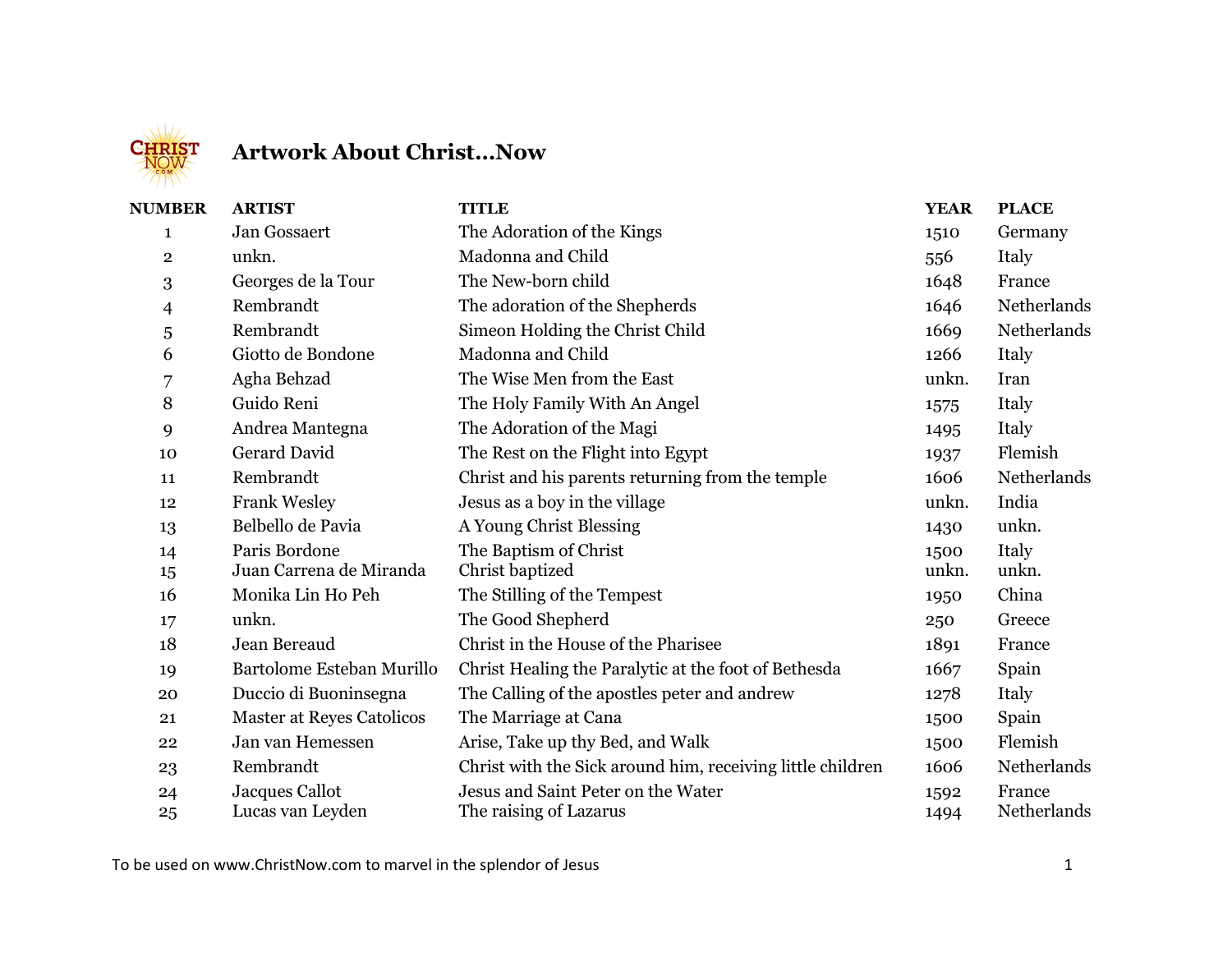| <b>NUMBER</b> | <b>ARTIST</b>                 | <b>TITLE</b>                                              | <b>YEAR</b> | <b>PLACE</b>         |
|---------------|-------------------------------|-----------------------------------------------------------|-------------|----------------------|
| 26            | <b>Rigand Benoit</b>          | <b>Wedding at Cana</b>                                    | unkn.       | Haiti                |
| 27            | Alessandro Magnasco           | Christ and the Samaritan Woman                            | 1667        | Italy                |
| 28            | <b>Getty Images</b>           | The Good Shepherd                                         | unkn.       | Myanmar              |
| 29            | <b>Getty Images</b>           | Good Shepherd                                             | unkn.       | <b>United States</b> |
| 30            | Bernardino Mei                | <b>Christ Cleansing the Temple</b>                        | 1655        | Italy                |
| 31            | El Greco                      | <b>Cleansing the Temple</b>                               | 1541        | Spain                |
| 32            | Leonardo Da Vinci             | The Last Supper                                           | 1495        | Italy                |
| 33            | <b>Getty Images</b>           | Last Supper                                               | unkn.       | Ethiopia             |
| 34            | unkn.                         | The Washing of Feet                                       | 1480        | Germany              |
| 35            | William Dyce                  | Man of Sorrows                                            | 1860        | <b>Great Britain</b> |
| 36            | <b>Richard West</b>           | Gethsemane                                                | unkn.       | <b>US</b>            |
| 37            | <b>Getty Images</b>           | The Kiss of Judas Iscariot                                | unkn.       | <b>Israel</b>        |
| 38            | Martin Schongauer             | The Betrayal and Capture of Christ                        | 1450        | Germany              |
| 39            | Fra Angelica                  | The Mocking of the Christ                                 | 1441        | Italy                |
| 40            | <b>Juan Martines Montanes</b> | Jesus de la Pasion                                        | 1619        | Spain                |
| 41            | Unknown, Cuzco                | El Senor de los Temblores                                 | 1650        | South America        |
| 42            | Ridolfo Ghirlandaio           | Procession to Calvary                                     | 1505        | Italy                |
| 43            | <b>Israel Van Meckenem</b>    | The Crowning with Thorns                                  | 1445        | Germany              |
| 44            | Kanwal Krishna                | Christ                                                    | unkn.       | India                |
| 45            | Giandomenico Tiepolo          | Jesus Falls Under the Cross                               | 1727        | Italy                |
| 46            | Luca Giordano                 | The Raising of the Cross                                  | 1632        | Italy                |
| 47            | Francisco de Zurbaran         | Christ on the Cross                                       | 1632        | unkn.                |
| 48            | <b>Umbrian Master</b>         | Man of Sorrows                                            | unkn.       | Italy                |
| 49            | <b>Mathis Grunewald</b>       | The Crucifixion (isenheim alterpiece)                     | 1510        | Italy                |
| 50            | Rembrandt                     | <b>Three Crosses</b>                                      | 1653        | Netherlands          |
| 51            | Rogier Van Der Weyden         | The Seven Sacraments                                      | 1460        | Denmark              |
| 52            | <b>Mathis Grunewald</b>       | The Small Crucifixion                                     | 1465        | Germany              |
| 53            | Elimo Philipp Njau            | The Crucifixion                                           | unkn.       | East Africa          |
|               |                               | Christ on the Cross with Saints Mary, John the Evangelist |             |                      |
| 54            | Marco Pino                    | and Catherine of Siena                                    | 1520        | Italy                |
| 55            | Gaspar Feirreira              | The Crucifixion                                           | 1619        | Japan                |
| 56            | Philome Obin                  | Crucifixion                                               | unkn.       | Haiti                |
| 57            | <b>Getty Images</b>           | <b>Interior of Se Cathedral</b>                           | unkn.       | India                |
| 58            | <b>Getty Images</b>           | <b>Mission Concepcion Crucifixion</b>                     | unkn.       | <b>United States</b> |
| 59            | Michaelangelo                 | The Pieta                                                 | 1497        | Italy                |

To be used on www.ChristNow.com to marvel in the splendor of Jesus 2